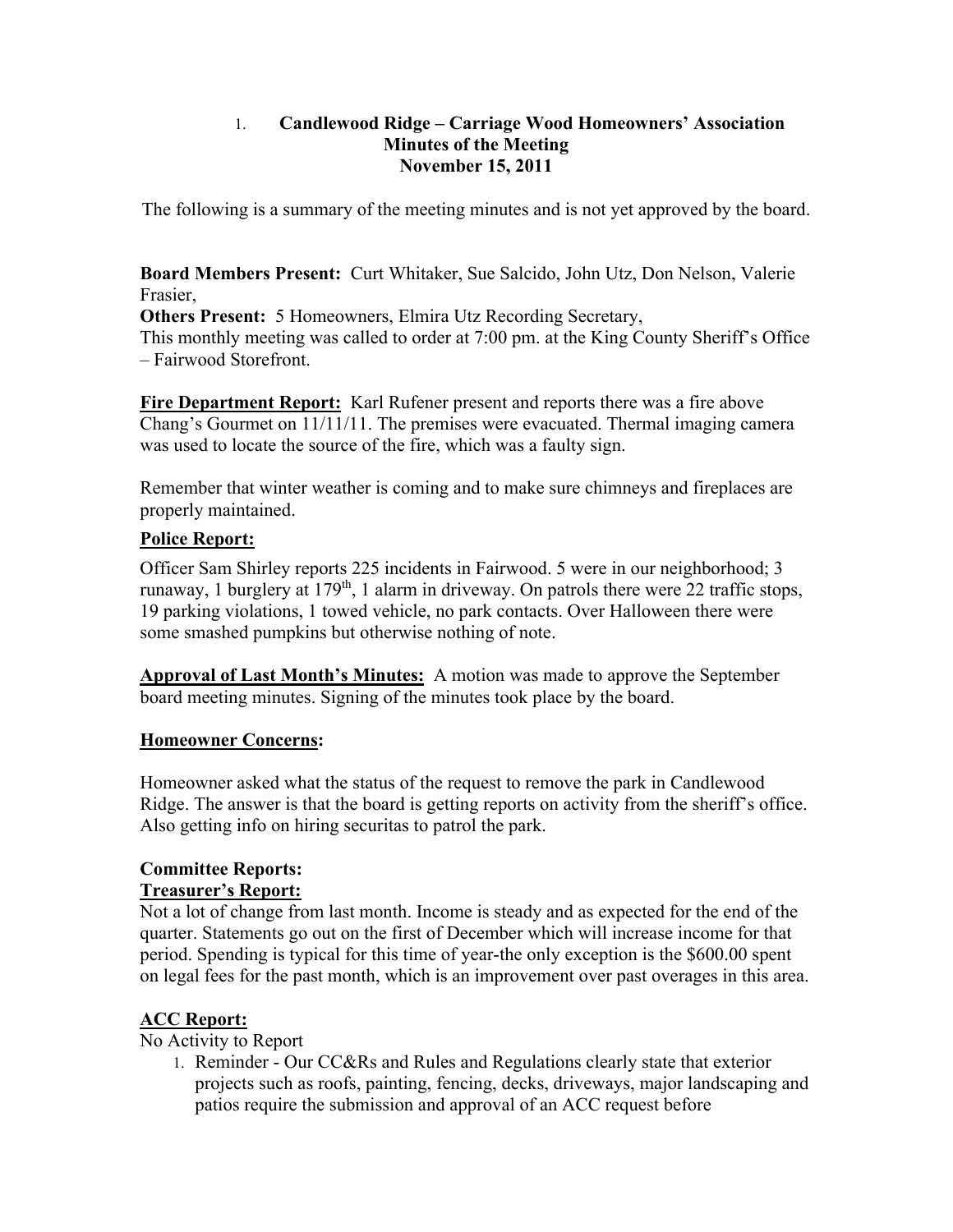commencing the project. The ACC has up to 30 days to respond to an ACC request but tries to respond much sooner than that. It is recommended that if a response to an ACC request has not been received within two weeks, the homeowner should contact the ACC Chairman via email at architecture@crcwhoa.org or by leaving a voice message at 425-738-8611. For emergency type repairs notify the ACC Chairman as indicated above and mention that it is an emergency type situation. Please do not contact the ACC chairman via a home phone number.

- 2. A notebook with samples of colors that provide a range of colors that meet HOA guidelines for repainting homes is available and will be provided upon request. Please contact the ACC chairman as indicated above if you would like to see it.
- 3. Please remember we do not accept ACC request forms via email. Please mail them to CR/CW HOA, PO Box 58397, Renton, WA 98058

#### **Common Areas Maintenance Report:**

Not Present for Report. Chair shared that the repair budget proposed for 2012 is sufficient. \$1500 proposed for updating our web hosting is proposed but moved to December meeting.

**Reminder:** Our parks are private parks which exist for the use and enjoyment of HOA residents, their families and guests. They are not public parks. Our park usage rules apply to everyone. Following are some of the rules that have been established to maximize safety, and minimize liability and maintenance cost:

A. Park Hours: 9:00 am to dusk.

B. No Smoking, alcohol, drugs, loud music, golfing, motorized vehicles or **Fireworks** are allowed.

C. Animals must be leashed and owners are responsible for cleaning up after their animals.

## **Complaints Negotiations Report:**

Reminder to all homeowners: All complaints must be signed and mailed in. They cannot be accepted via e-mail.

- $\bullet$  18 open
- 6 first-repeats go straight to fines
- $\bullet$  4 second
- 3 third
- 5 ongoing
- 5 closed since last month
- $\bullet$  4 Pending processing

There have been some complaints about aggressive dogs which warrant further investigation. The specifics of the complaints were shared with Officer Shirley at the meeting and he promised to follow up on the issue with the Complaints chair.

Proposed door hanger to remind Homeowners of violations prior to the formal complaint being presented. A draft of options discussed and final options will be presented in the future.

## **Capital Improvement Committee:**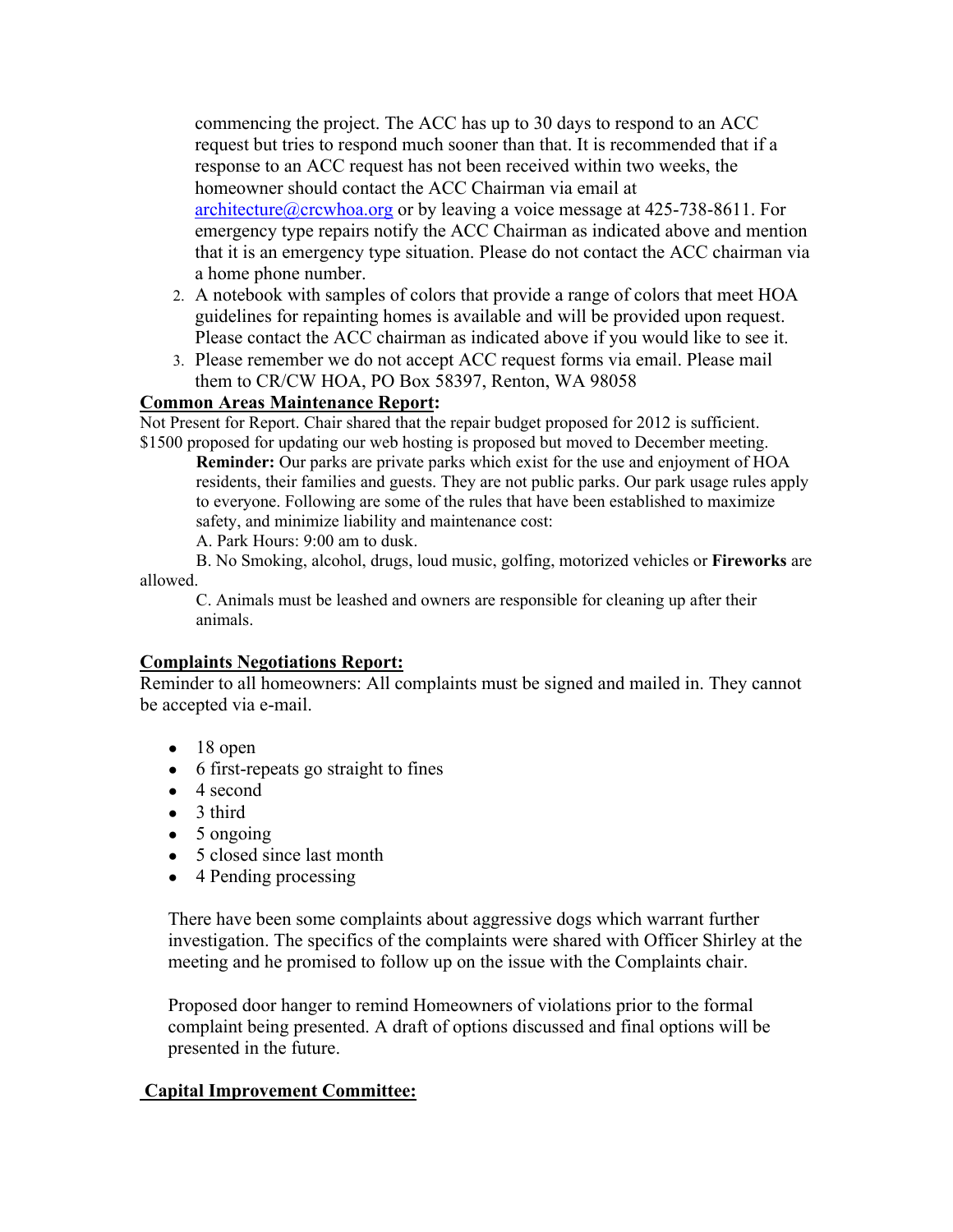Please contact the board if you have any ideas for Capital Improvements.

#### **Legal and Insurance Report:**

Cul-de-sac ownership question moved to December.

#### **Nominating Committee**

A Meet and Greet occurred on November 1<sup>st</sup>. The HOA thanks Homeowners for assisting in delivering letters.

#### **Rental Home / Change of Address Committee**

Changes of Address and Rentals

• Reminder – When HOA correspondence needs to be delivered to an address other than the HOA street address, your HOA needs to be notified in writing of the correct address to send the correspondence. This applies to absentee homeowners who are renting or leasing their homes, homes that are vacant, and homeowners who choose to receive their correspondence at a PO Box or alternate address. In addition homeowners who are renting or leasing are required to comply the provisions of the Leasing/Rental of Homes/Tenants Rules and Regulations.

#### **Old Business:**  None **New Business:**  None **Meeting Adjourned at 8:15**

**Welcoming Committee** – If you are new to the neighborhood and would like an HOA information packet, call the HOA phone number at 425-738-8611 and leave a voice message or send an email request to  $info@crcwhoa.org$ .

Homeowner asked if we send welcome packets to renters. Answer is yes we do, if we are notified of the change. Please feel free to notify the HOA if you notice a move happening in your area.

**Special Topics:** Visit our Website and contact the HOA via Email at:

Web – www.crcwhoa.org

Email –  $info@crcwhoa.org$ 

A motion was made to adjourn the meeting at 8:35 pm.

## **Next Board Meetings:**

- November  $15<sup>th</sup>$ , 2011
- December  $20<sup>th</sup>$ ,  $2011$
- $\bullet$  January 17 th, 2012
- January 24<sup>th</sup> Annual Meeting, Fairwood United Methodist Church 7pm

Meetings are usually held at **7:00 pm.** at the Sheriff's Office, Albertson's Shopping